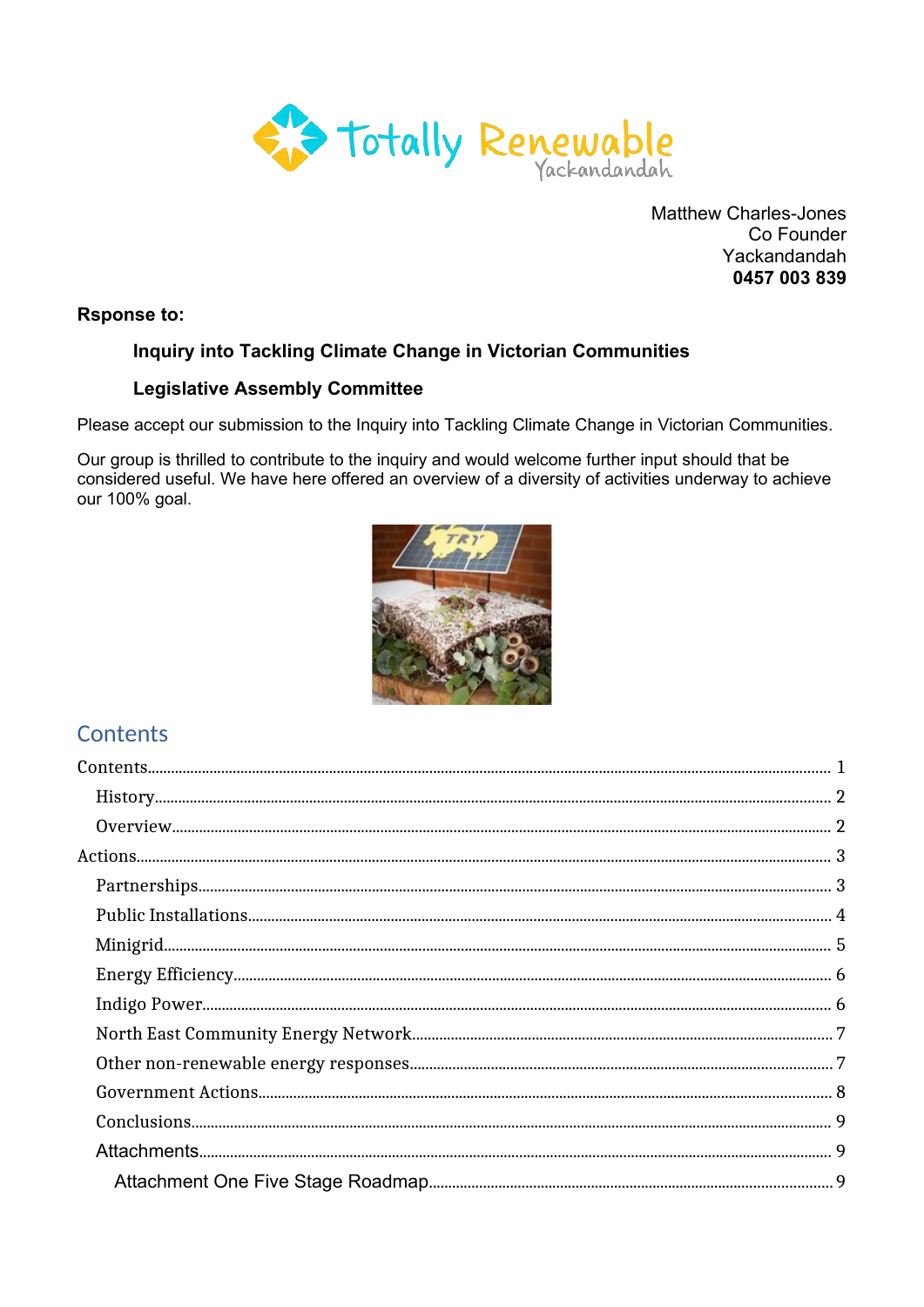#### <span id="page-1-1"></span>**History**

Totally Renewable Yackandandah formed as a result of a community energy forum hosted by Indigo Shire in March 2014. From there a small energetic group of locals have focused on a commitment to be 100% renewable energy by the year 2022.

Since that time we have focused very much on identifying and then 'jumping on' opportunities. This opportunity led approach has allowed a broad range of really positive and hopeful actions which we are proud of – and recognise community groups doing the same across Victoria and Australia.

#### <span id="page-1-0"></span>**Overview**

TRY anticipates achieving our 100% target by:

- 1. implementing strategies to radically reduce household and business energy consumption;
- 2. eliminate the consumption of electricity generated from fossil fuels;
- 3. locally generate, store and share electricity from renewable sources;
- 4. build community cohesion and resilience in the era of a damaged climate.

In the early stages of our evolution, TRY worked with Mondo to develop a five stage roadmap to transition from business as usual to a 100% target. We continue to use this tool as foundational guidance in our efforts to transition. Put simply, the roadmap plots the transition from our starting point in 2014, through the installation of quality, interconnected solar panels, the progressive adoption of batteries, the introduction of a supportive energy retailer and finally the construction of communityscale generation and storage assets. Please refer to **Attachment One.**

As a means to bind this together, we are working on a series of microgrids across the town connected by a Smart Energy Controller – the Mondo Ubi. The device has capability to visualise, monitor and orchestrate the flows of electricity to optimise the movement of electricity locally to improve local performance, reduce costs, secure a more resilient power supply and optimize the use of local renewable energy.

These interconnected microgrids will form a **minigrid**. We have deliberately been non-prescriptive in the foot-print of our activity since the electricity network is not localised, nor is the cause and effect of climate change; and we hope to provide an exemplar of effective fair and rapid transition. However, generally speaking we do focus our direct efforts on the area within a 14 km radius of Yackandandah. This radius has a population of roughly 2400 people. TRY has also recognised the importance of drawing people together to achieve a 100% target. We therefore have worked consistently and consciously to foster and celebrate **partnerships**.

Moreover, in wishing to draw together people from across the town we have actively worked to be **non-partisan** in our efforts. For that reason, we have focused on a spectrum of values that renewables can bring to a community, beyond that of only carbon emission reduction. But the advancing evidence on climate change and growing acceptance has encouraged us to become more vocal about the urgency of climate change. A fact well reflected by our local Council, Indigo Shire, who one month ago declared a climate emergency, and highlighted how important renewable energy is to positively and actively respond to the visible threat of catastrophic climate change.

Specifically, we have consistently highlighted the cost saving opportunity of renewables and fortunately our town is now populated with a myriad of narratives which highlight how effectively people can reduce costs and cut emissions. Indeed, using the Mondo Ubi, we were able to record a 1 GWh milestone of locally generated energy in the microgrid, saving a calculated total of in excess of \$160,000. TRY is deeply keen to understand what will happen if we continue to reduce spending on electricity and give people opportunity to invest the savings more productively.

Such narratives are captured for example with the following short video – funded by a mini grant from the Department of Environment, Land, Water and Planning: The Power to Change.

[https://www.youtube.com/watch?v=kHOSG8Nic-](https://www.youtube.com/watch?v=kHOSG8Nic-s&feature=youtu.be&fbclid=IwAR1isVi3rwtUbuzyfLH1BKty0TUXlZZ5Es1abKjO9PmEgNBUBBaNLqQHJpw)

[s&feature=youtu.be&fbclid=IwAR1isVi3rwtUbuzyfLH1BKty0TUXlZZ5Es1abKjO9PmEgNBUBBaNLqQ](https://www.youtube.com/watch?v=kHOSG8Nic-s&feature=youtu.be&fbclid=IwAR1isVi3rwtUbuzyfLH1BKty0TUXlZZ5Es1abKjO9PmEgNBUBBaNLqQHJpw) **[HJpw](https://www.youtube.com/watch?v=kHOSG8Nic-s&feature=youtu.be&fbclid=IwAR1isVi3rwtUbuzyfLH1BKty0TUXlZZ5Es1abKjO9PmEgNBUBBaNLqQHJpw)**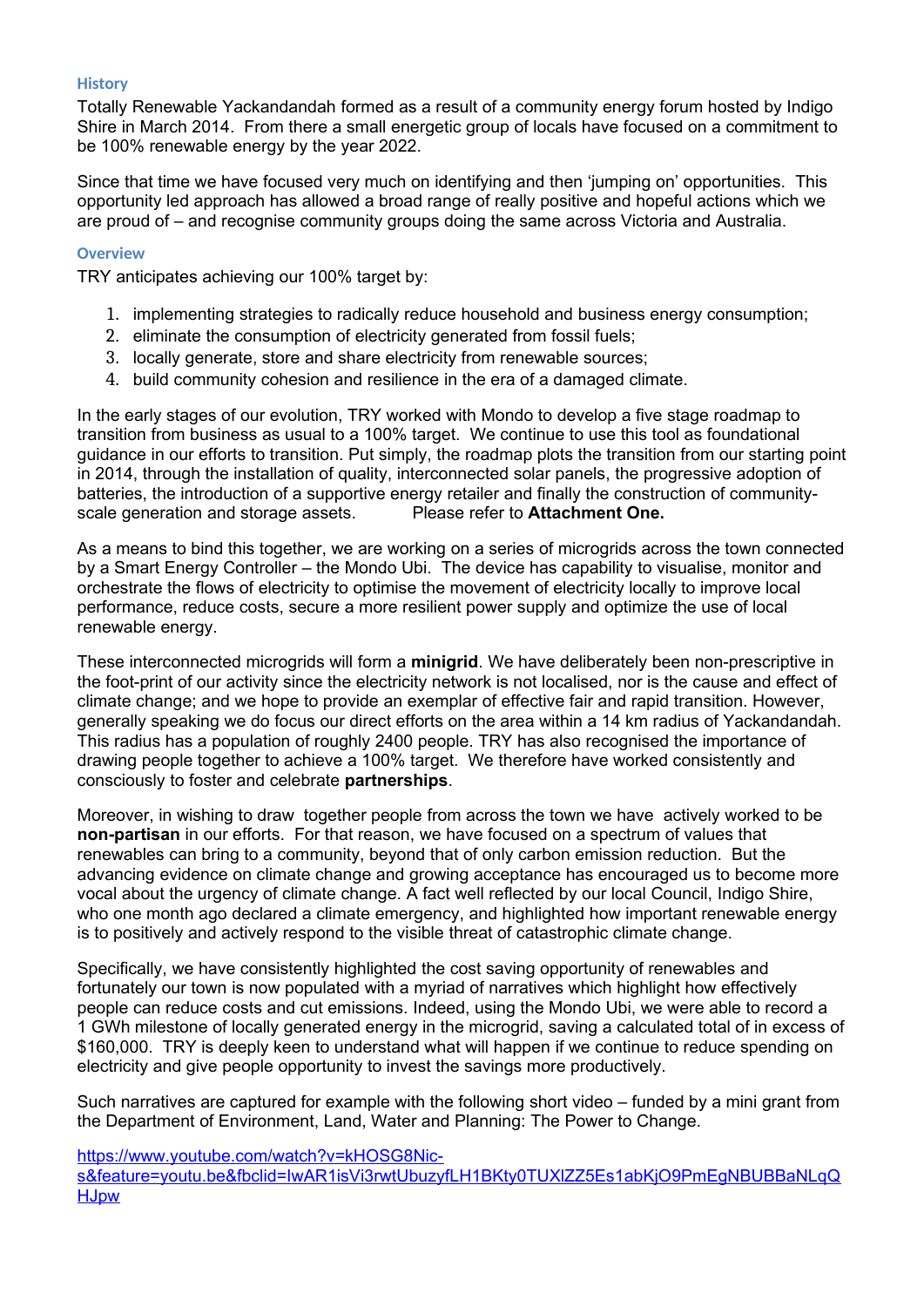# <span id="page-2-1"></span>Actions

# <span id="page-2-0"></span>**Partnerships**

TRY is very fortunate to enjoy a diverse range of very productive relationships with other entities. Mondo, a subsidiary of AusNet Services, North East Water, Indigo Shire Council, CFA, DELWP, Apricus Australia, Selectronic Australia, Solar Integrity, the Yackandandah Folk Festival, the Reichstein Foundation, Into Our Hands Foundation, WAW Credit Union, the Yackandandah Chamber of Commerce, YCDCo (Community Owned Petrol Station in Yackandandah) and a diverse range of other community groups. We are also grateful to have enjoyed a very supportive engagement with the past Member for Indi, Cathy McGowan.

Additionally we hope we have been respectful in our relationships with local people who disagree with the role that renewable energy might hold in the future of our township. So far there has been very few examples of people being upset or offended by the 100% goal. Participation is at all times voluntary.

Very early in our journey we reflected carefully about the diverse range of organisations needed to help us toward 100%. We therefore reached out to a few key stakeholders to understand both how we might support them and to inform our own practice. This notably included, AusNet Services, North East Water and Indigo Shire. We have been very impressed by each of these organisations and their readiness to engage in the new opportunities and challenges offered with renewable energy – and importantly, supporting TRY in its infancy and beyond.

TRY strongly believes the scale of climate change requires new conceptions of partnership that we can only yet imagine and it will require new trust, and new collaborations across all sectors. We feel very strongly we have been given some insight to the possibilities with a very substantial relationship between Totally Renewable Yackandandah and Mondo. We think this partnership has been incredibly enabling – for a business with a DNSP pedigree to understand how communities can respond with competent, calm and aspirational approaches, and in reverse, how corporations can leverage a depth of expertise to action remarkable outcomes. Mondo also extend this support to other communities.

### <https://mondo.com.au/community>

Likewise, North East Water have been strong and reliable associates on the journey toward 100%. We feel very fortunate they have invested substantial effort and resources as they themselves understand their trajectory to a zero carbon target by 2050. They have installed a 40 kW solar array and a 42kWh battery at their potable water treatment plant in Yackandandah.

#### [https://newater.com.au/performance#la-1504263-case-study-yackandandahs-solar-powered-water](https://newater.com.au/performance#la-1504263-case-study-yackandandahs-solar-powered-water-treatment-plant)[treatment-plant](https://newater.com.au/performance#la-1504263-case-study-yackandandahs-solar-powered-water-treatment-plant)

Yackandandah Health were also a very early active advocate to support the community effort to transition to 100% renewable energy:

<https://www.facebook.com/thegoodenergyau/videos/1317733068381740/>

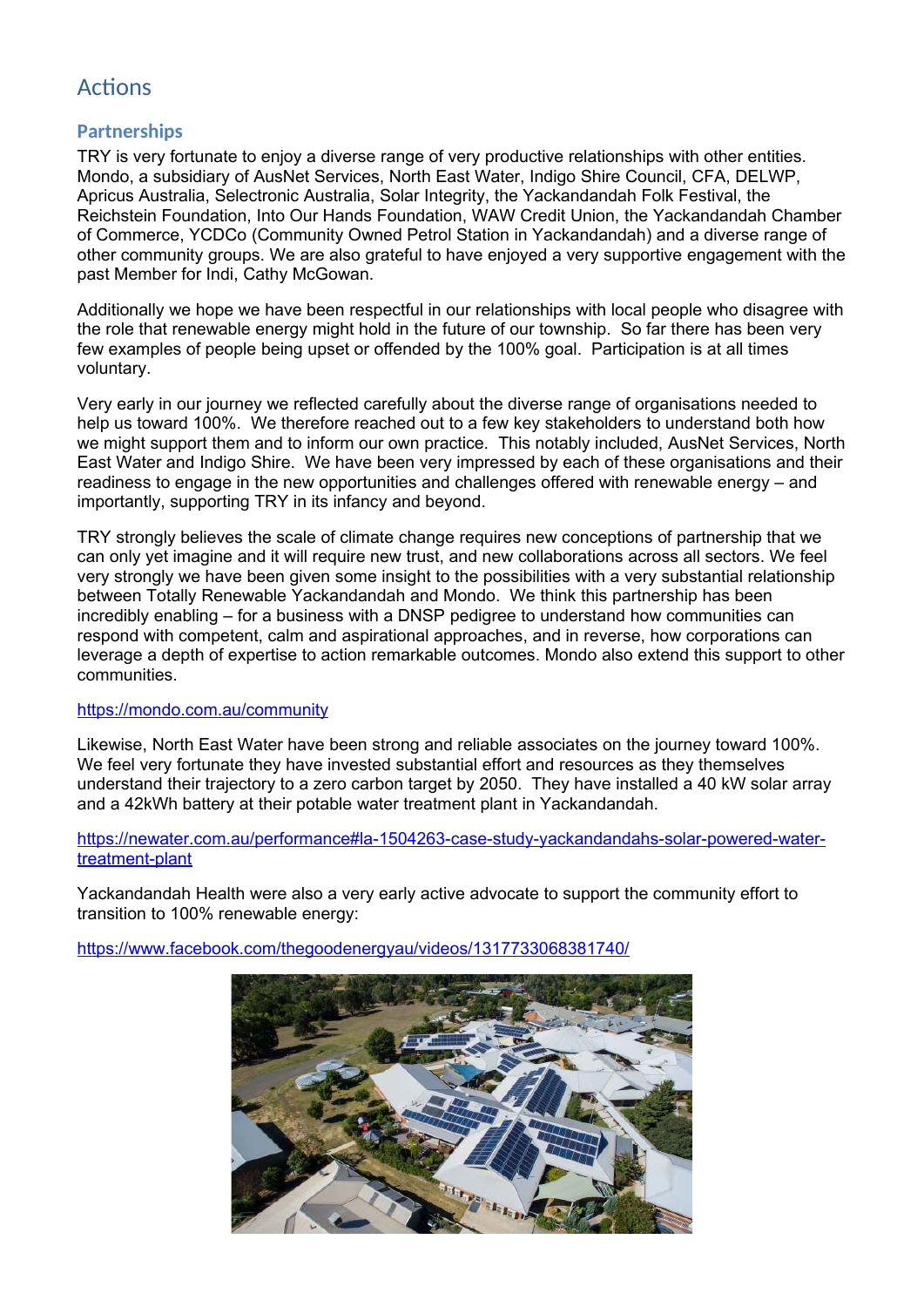# <span id="page-3-0"></span>**Public Installations**

More recently we are also pleased to report the completion of a series of public solar installations with the purpose of both building an expanding local generation resource but also to limit the operating expenses for community groups. We raised over \$80,000 locally for this project and gratefully received a substantial injection of \$104,000 from the Victorian Government in the Community Renewables Partnerships program. This virtual power plant, linked by Mondo Ubi's consists of 10 public buildings:

- 1. Yackandandah Public Hall 11kW of solar and 13 kWh of batteries;
- 2. Yackandandah Sports Park 8 kW of solar and 10kWh of batteries;
- 3. Yackandandah CFA 6kW of solar and 13kWh of batteries;
- 4. Yackandandah Museum 3kW of solar adding to the existing 1.7 kW of solar;
- 5. Yackandandah Masonic Hall 4 kW of solar;
- 6. Osbornes Flat Hall 3kW of solar;
- 7. Wooragee Hall 4 kW of solar;
- 8. Bruarong Hall 3kW of solar;
- 9. Indigo Valley CFA 3kW of solar;
- 10. Yackandandah Health Service 30kW of solar to build on the existing 99kW of solar.

We are particularly proud of the solar and battery system on the Yackandandah CFA. People are extremely proud of the role CFA plays in a safe community and the potential of providing a resilient power supply (capable of off-grid functionality) for emergency events seems critical. At the same time, our firefighters tell us the fires they are fighting are getting worse each year – and decarbonising their energy supply is more than timely to assist their own carbon change efforts.

### [https://www.facebook.com/thegoodenergyau/videos/647651095727323/?q=the%20good](https://www.facebook.com/thegoodenergyau/videos/647651095727323/?q=the%20good%20energy&epa=SEARCH_BOX) [%20energy&epa=SEARCH\\_BOX](https://www.facebook.com/thegoodenergyau/videos/647651095727323/?q=the%20good%20energy&epa=SEARCH_BOX)

The Yackandandah Public Hall will be a showpiece for visitors to Yackandandah as they seek to learn what is underway here and how this might be implemented in their own community. The hall will provide a terrific base to show people the technologies we are deploying and how it fits together.



*Yackandandah Public Hall*

As a result of long-term efforts to switch to solar, we can report solar systems on many other public buildings, including: the supermarket (80kW), the petrol station (12kW), the kindergarten, swimming pool, school, council offices (25kW), council depot, gallery and neighbourhood house.

It also seems important to note that Yackandandah is a town with a rich history of creative and innovative thinking. There is considerable evidence of local people identifying important opportunities and then working hard to actualise these opportunities. One such example is the 15 year old community owned petrol station (YCDCo). They return 50% of their annual profit, approximately \$20,000, back to the community each year. They employ a wide variety of people and manage the community newsletter, not to mention offering a great community resource. They also sponsored the first community solar panels in Yackandandah by way of a 1.7 kW installation on the newly rebuilt museum in 2007, which had been gutted by a fire.

For more information please refer to their website at: <https://ycdco.com.au/about/>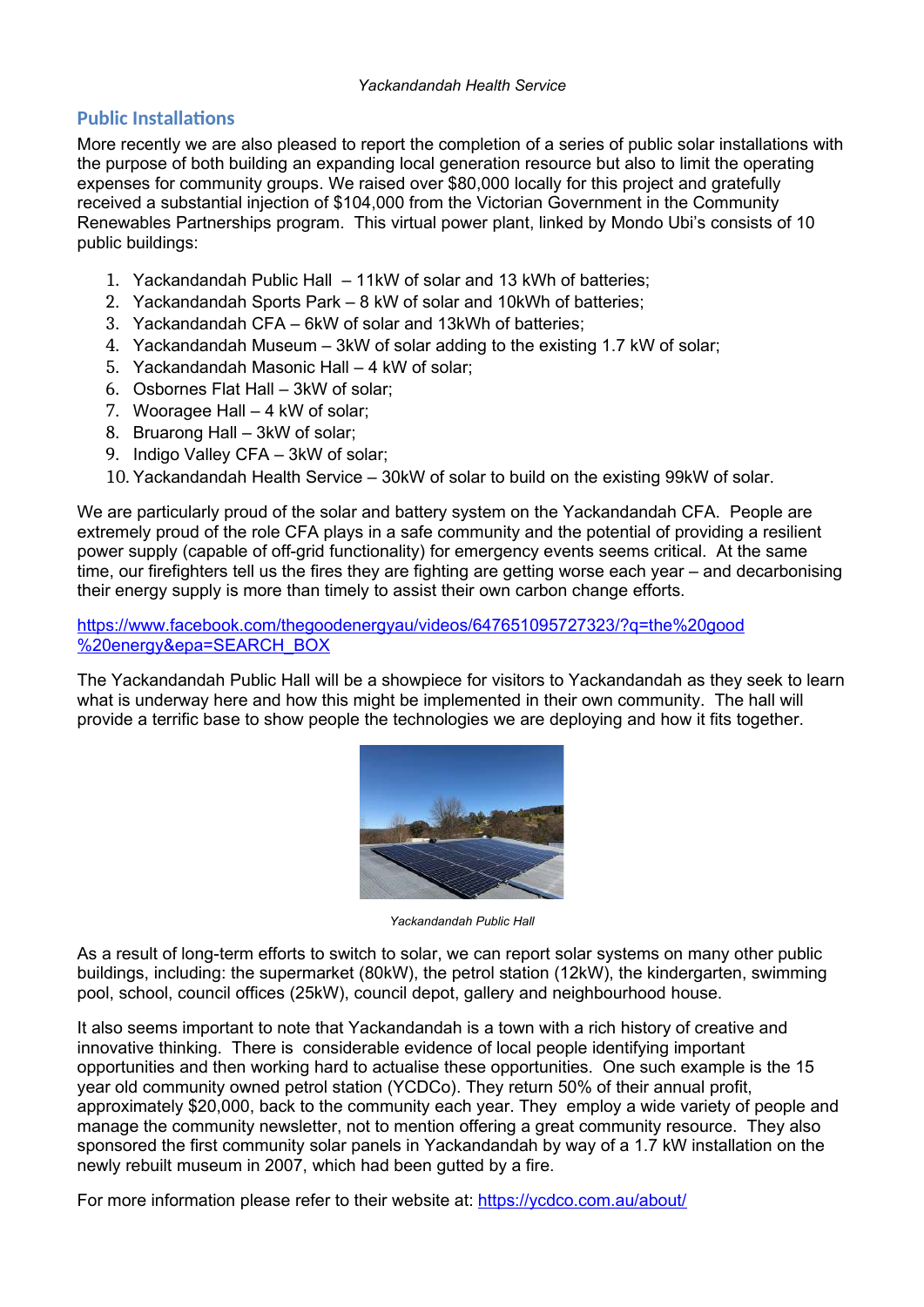# <span id="page-4-0"></span>**Minigrid**

In 2017 Mondo and Totally Renewable Yackandandah implemented our first microgrid. This consists of 14 houses in a small estate of 22 dwellings. Residents were offered a solar system with a subsidised battery and an Ubi Smart Energy Controller. These homes now have very basic microgrid functionality but do serve as the foundation of a minigrid. Many of the homes with batteries operate on 100% of their own energy for about 70% of the year. The density of solar installed in this area is 72% of residences and when we can locate funds we have a strong aspiration to place a community scale battery at the transformer and work to having the group of houses electrically 'íslandable.'

A second microgrid was implemented in the farmland on the south eastern side of Yackandandah in 2018. This program was implemented as a research trial with the University of Technology Sydney, funded by ARENA and orchestrated by AusNet Services. Of 85 eligible households, 14 elected to take on the solar and subsidised battery package connected-together with Mondo Ubis. This microgrid tested the way in which distributed energy resources can be used to manage network performance in a constrained single wire earth return (SWER) line. This project went on to be recognized by the Clean Energy Council, who awarded AusNet an innovation award in being able to better manage voltage swings in the network.

With the benefit of funds from the Department of Environment, Land, Water and Planning TRY is also preparing to install solar and battery systems for a third microgrid program. This time the Ubi will be the integral piece in the construction of software in order to facilitate the micro-grid. We have recruited 8 homes out of an eligible 33 homes. Additionally, hot water systems are being subsidised as we have recognized how much power is being consumed overnight by traditional electric resistive systems.



*Yackandandah microgrid*

TRY holds the view that microgrids hold a crucial opportunity in supplying clean, reliable and resilient electricity and do so with substantial local benefits. This is in stark contrast to reliance on distant large scale solar or wind developments, since their complexity and cost is beyond the scope of local energy groups and citizens. We therefore are very positive that not only will microgrids provide a really robust mechanism to reduce reliance on fossil fuels, but they also provide the ability to engender a power supply resilient in the face of increasing natural disaster and temperature anomalies.

As growing evidence of the success we can now boast a very high solar installations density. In total the Australian Photovoltaic Institute (APVI) have recorded that at least 55% of buildings in Yackandandah now have solar in them, with Osbornes Flat recording 65% of buildings.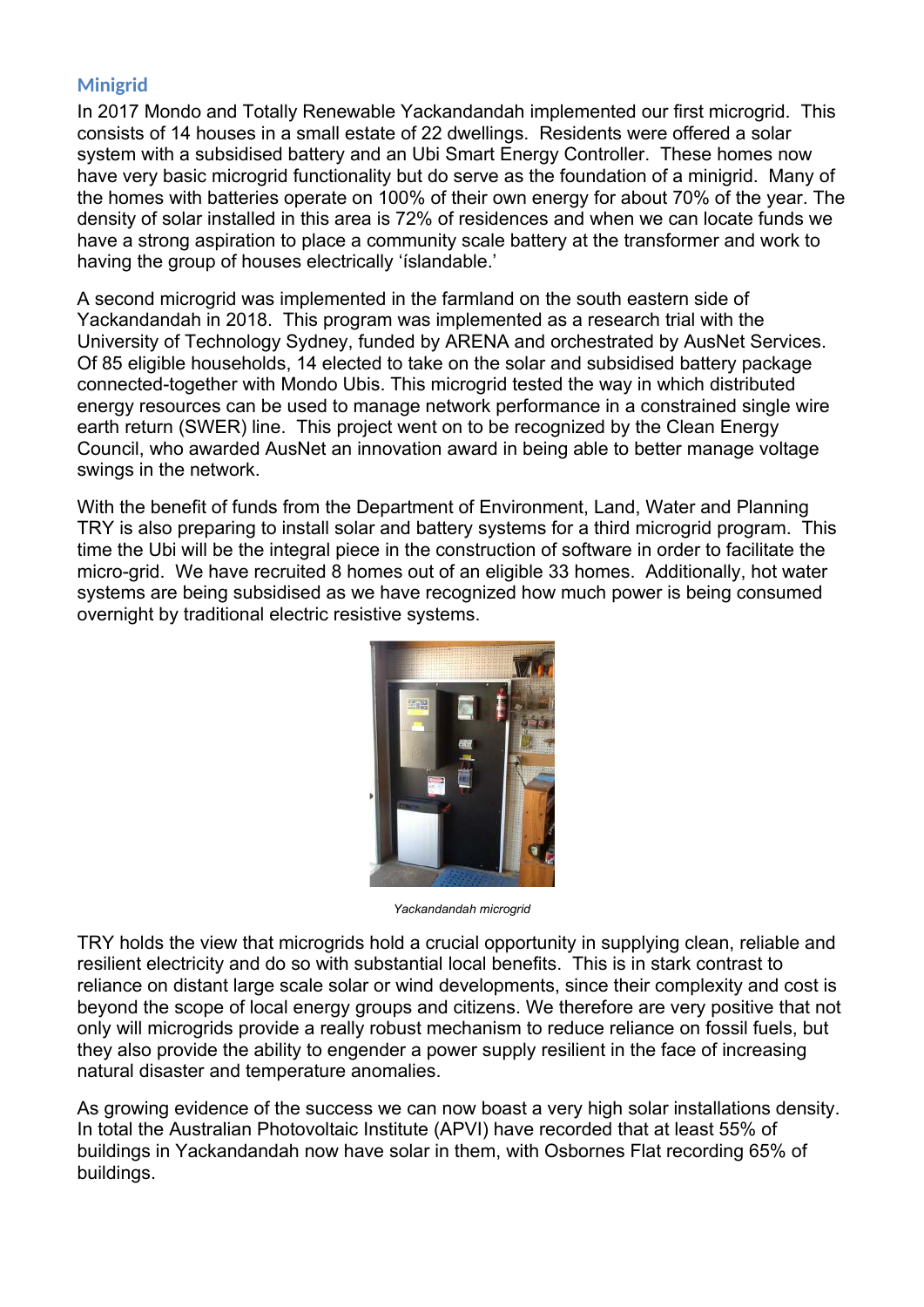# <span id="page-5-0"></span>**Energy Efficiency**

Despite our best ambitions we have been less successful at really pushing the energy efficiency program in Yackandandah. We have attempted various energy efficiency workshops but the attendance has been poor. This is perhaps because without more far reaching leadership at a government level people are reluctant to undertake initiatives that require more effort and have the potential to significantly change their current way of life. It is possible that much more needs to be done around education, both of the real benefits (both economic and emissions-wise) of energy efficiency measures and the necessity to undertake some lifestyle modifications in order to achieve important outcomes.

More successfully however, we did run a hot water bulk-buy program in 2018. In this program we sold 20 solar hot water systems. This success has encouraged us to roll out a new offering – for Natural Refrigerant CO2 heat pumps. We are thrilled by the energy saving opportunity and feel it is very much under explored as a mechanism to radically increase usage of daytime 'spill-over' solar generation and reduce the voltage pressure on the grid overnight. A win-win-win, noting the rapid payback for efficient hot-water services.



*Reclaim Energy CO2 Heat Pump*

This hot water replacement program is now underway across the region and takes advantage of the forward-thinking state government with the hot water rebate. We have learnt however that people are somewhat reluctant to part with working hot water services, even when they are operationally expensive and causing lots of carbon emissions.

TRY have also just launched an Energy Coaching program. Volunteer coaches are now available to go into people's homes to help people understand their own opportunities to save money and improve livability. We are fortunate that a group of retired, semi retired and practicing building professionals have volunteered their time to advance the cause. This includes building designers, architects, builders and building engineers.

### <span id="page-5-1"></span>**Indigo Power**

Indigo Power will become a key instrument of our renewable energy future. The unlisted public company is working to be a critical, social enterprise to broker the movement of electricity around the area in a way that returns 50% of proceeds back to community. Step four of our renewable energy roadmap includes the addition of a retailer as a critical enabling feature of successful local energy. The constitution of the enterprise explicitly states that it intends to drive a 100% renewable energy goal for the region.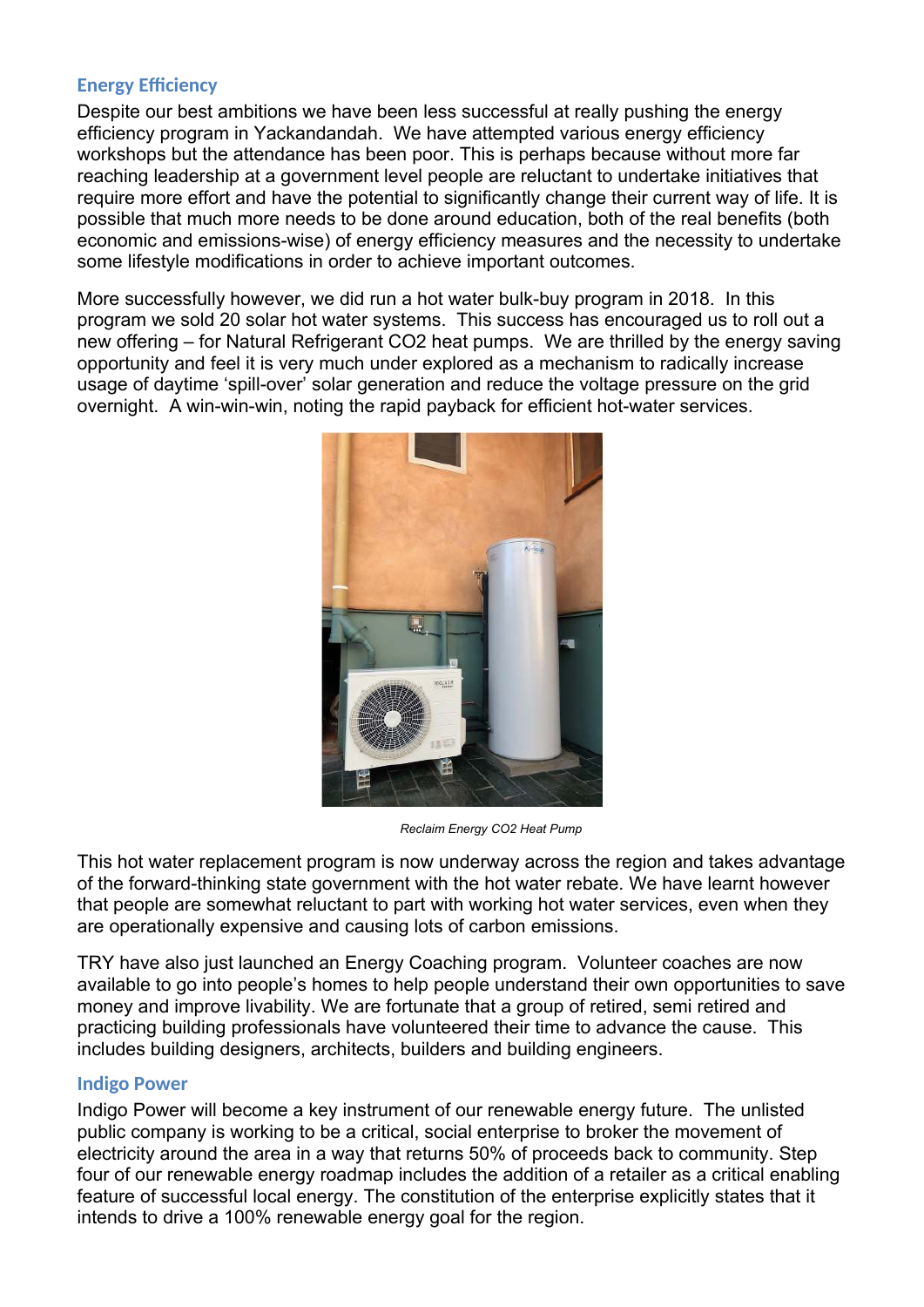Fortunately, TRY received funds from the Victorian Government under the New Energy Jobs Fund to do much of the original research and it is now working to be self-sustaining with a very lean budget and in a very competitive energy retail environment. Indigo Power also has within its scope a range of community scale renewable energy assets, including power purchase agreements for commercial businesses and a signature project to install a 70 kW solar garden with 200 kWh of battery – to feed power into the community in the evening to reduce reliance on dark grid power.

### [https://www.youtube.com/watch?v=\\_5fdApu\\_E4Y](https://www.youtube.com/watch?v=_5fdApu_E4Y)

Indigo Power is independent of TRY but there is much exchange of effort, intellectual capital and donated capacity to get it off the ground.

# <span id="page-6-1"></span>**North East Community Energy Network**

Members of Totally Renewable Yackandandah have also been strong advocates for other community energy groups both locally and across the State. This includes groups like Totally Sustainable Tallangatta, Totally Renewable Beechworth and Totally Renewable Phillip Island. More formally the North East Community Energy Network (NECEN) works to assist groups to get started on their energy journey. Originally inspired by Cathy McGowan AO (past Independent Member for Indi), the network provides a learning community to share ideas, resources and provide support to aim for a Totally Renewable Indi.

Currently NECEN is rolling out a whole-of-region hot water replacement program in partnership with Indigo Power. This program aims to create step change in the energy efficiency performance of the region's hot water fleet. It would be helped if electric storage hot water services could be subject to a Government-led rolling program of enforced retirement for old systems!

# <https://www.facebook.com/TRBeechworth/videos/353893972155397/>

### <span id="page-6-0"></span>**Other non-renewable energy responses**

Yackandandah also has an informal but very active program to install bespoke sculptural water bubblers throughout town. They explicitly intend to allow the abandonment of bottled water sales throughout town. Built by a local sculptor, The Agency of Sculpture, the accessible bubblers can also fill water bottles and provide pet water. At the same time they will eventually punctuate a self-guided educational walk around the town to explore the diversity of sustainability activities underway – including the local community food garden.



*Yackandandah Sculptural Water Bubbler*

Well known waste reduction group Waste Wise Yackandandah are also leading a campaign to eliminate plastic waste recognizing the broad environmental impact. They have a wide diversity of progressive strategies underway to reduce our reliance on plastics. Importantly however they are constructing an events trailer which will have a commercial dishwasher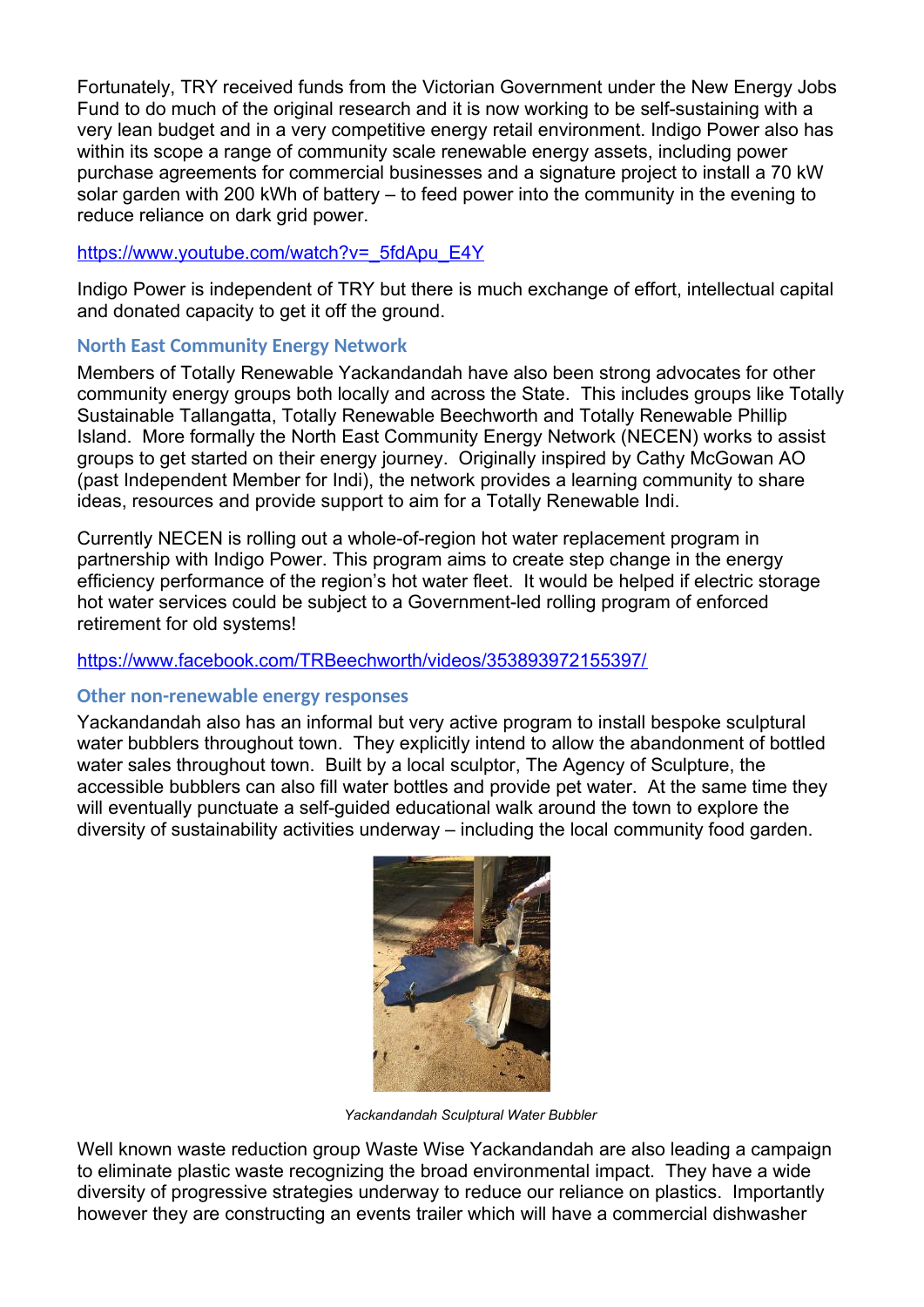onboard and include reusable food service equipment, in order to reduce the amount of disposable items used at public events.

Our folk festival also has a zero-carbon target and have heavily contributed to Totally Renewable Yackandandah. This zero-carbon target includes funding 3kW of the solar installation at the petrol station, which provided sufficient generation to meet the electricity needs of the main festival venues. The festival has since grown, and hence the significant contribution they have made to the main halls around town in the virtual power plant. They also have a zero-waste target by 2023.

We are however a little down hearted in Yackandandah as the town of about 500 houses is threatened by a planned 130 lot subdivision that is in no way supportive of efforts across town to create a more sustainable village. Unfortunately the low bench mark 6-star rating and low expectations for ambitious solar passive design captured by the State Planning Rules, means our efforts over ten years will be undermined by terrible new housing that leaves their occupants vulnerable to heat extremes with:

- thermal mass being placed on the wrong side of the wall (external brick veneer);
- dark roof tops that will absorb heat;
- poor compliance checks for insulation;
- low expectations for quality of hot water services and fixed appliances;
- poor accounting for passive solar design, orientation, no eaves and natural ventilation;
- dependence on gas a fuel we must phase out.

Surely in the era of climate change we must do better than allowing new buildings of such poor design that will be the emergent slums of the not too distant future.

# <span id="page-7-0"></span>**Government Actions**

The inquiry has invited comment about what action the actions might take in order to meaningfully respond to climate change. It is disappointing to members of TRY that the evidence on climate change has been so conclusive for so long that there is still not a robust societal level response that matches the magnitude of the threat. Analysts and commentators frequently highlight how we need to adopt a war footing to respond to runaway climate change – we think this is the intensity of the action that must be embraced.

The following points relate to items highlighted previously in the document, but the question of changes needed by state government is worthy of a different discussion paper and indeed a whole rethink on priority. Unfortunately, the level of consensus is of course is not unanimous!

This list is not intended as a comprehensive commentary of options for improvement overall, more a reflection on some of the obvious changes related to our efforts.

- Align state planning rules with current and emerging climate reality;
- Phase out domestic electric and gas storage hot water;
- Mandate progressively higher efficiency standards and actively support low income homes to improve the quality of their appliances
- Tie government grants for solar systems and hot water systems to strict quality / performance criteria and include smart technology to ensure they are future ready.
- Find ways to actively support a broader and rapid uptake of storage.
- Urgently require action from all Government departments to switch to renewables the VRET a good start; but all departments receiving robust RET with tight time frames.
- Stop cutting down native forest and urgently expand carbon farming programs!